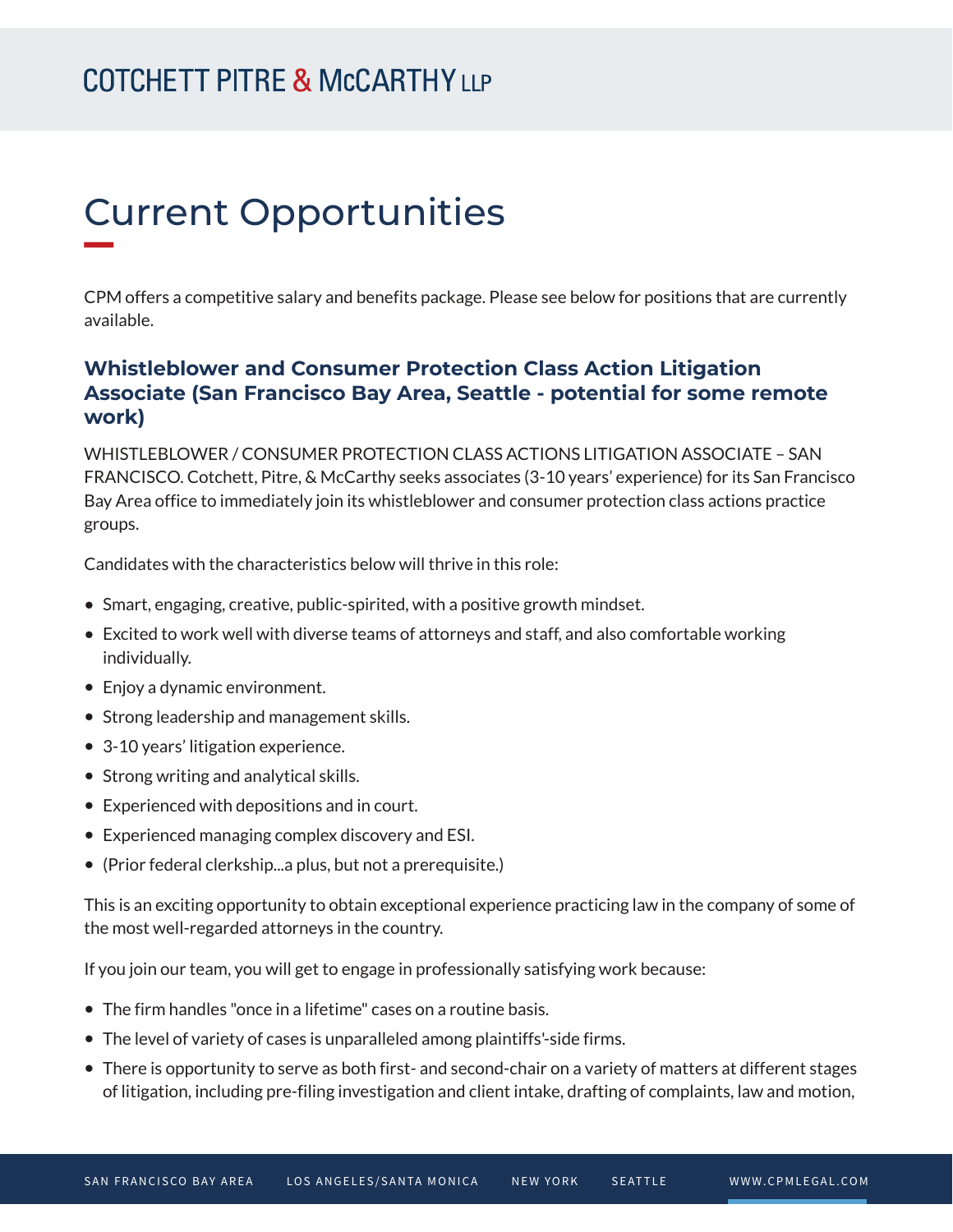#### CURRENT OPPORTUNITIES

**William Company** 

written discovery, taking and defending depositions, working with experts, trial preparation, bench and jury trials, and appeals.

If you join our team, compensation will include:

- A competitive salary with significant bonus potential.
- Medical, dental and vision coverage.
- Reimbursement for MCLE programs, including travel seminars and conferences.
- Planned opportunities for some remote work. (Helpful during pandemic life and beyond!)
- $\bullet$  Participation in a company 401K plan with a discretionary matching policy.

If you join our team, you will join a group that:

- Works as a true team--everyone fighting together for the underdog.
- Has 50 years of success representing people or entities in cases involving only just principles or causes.
- Is an exceptional law practice with nationally well-regarded attorneys.
- Uses an innovative approach to litigate complex matters.
- Seeks to recruit legal talent of those who are traditionally underrepresented.
- Is committed to building a diverse and inclusive law firm, striving daily to foster a culture of inclusion and respect, as employees with varied experiences and insights contribute to our offices' richness and vibrancy.
- Is committed to promoting women and people of color to leadership roles inside and outside the firm.

If you are interested in joining us at CPM, please do the following:

- Compile a cover letter, resume, transcript, and a writing sample of no more than ten pages in one pdf.
- Send to Darren Kelley (dkelley@cpmlegal.com) with "CPM Employment" in the subject line.
- No phone calls, please.

### **Commercial Litigation Associate (San Francisco Bay Area, Santa Monica, Seattle, New York)**

COMMERCIAL LITIGATION ASSOCIATE – SAN FRANCISCO, SANTA MONICA, AND NEW YORK. Cotchett, Pitre, & McCarthy seeks associates (3-5 years' experience) for its San Francisco Bay Area, Santa Monica, and New York offices to join its commercial litigation (https://www.cpmlegal.com/practices-Commercial-Litigation) practice group.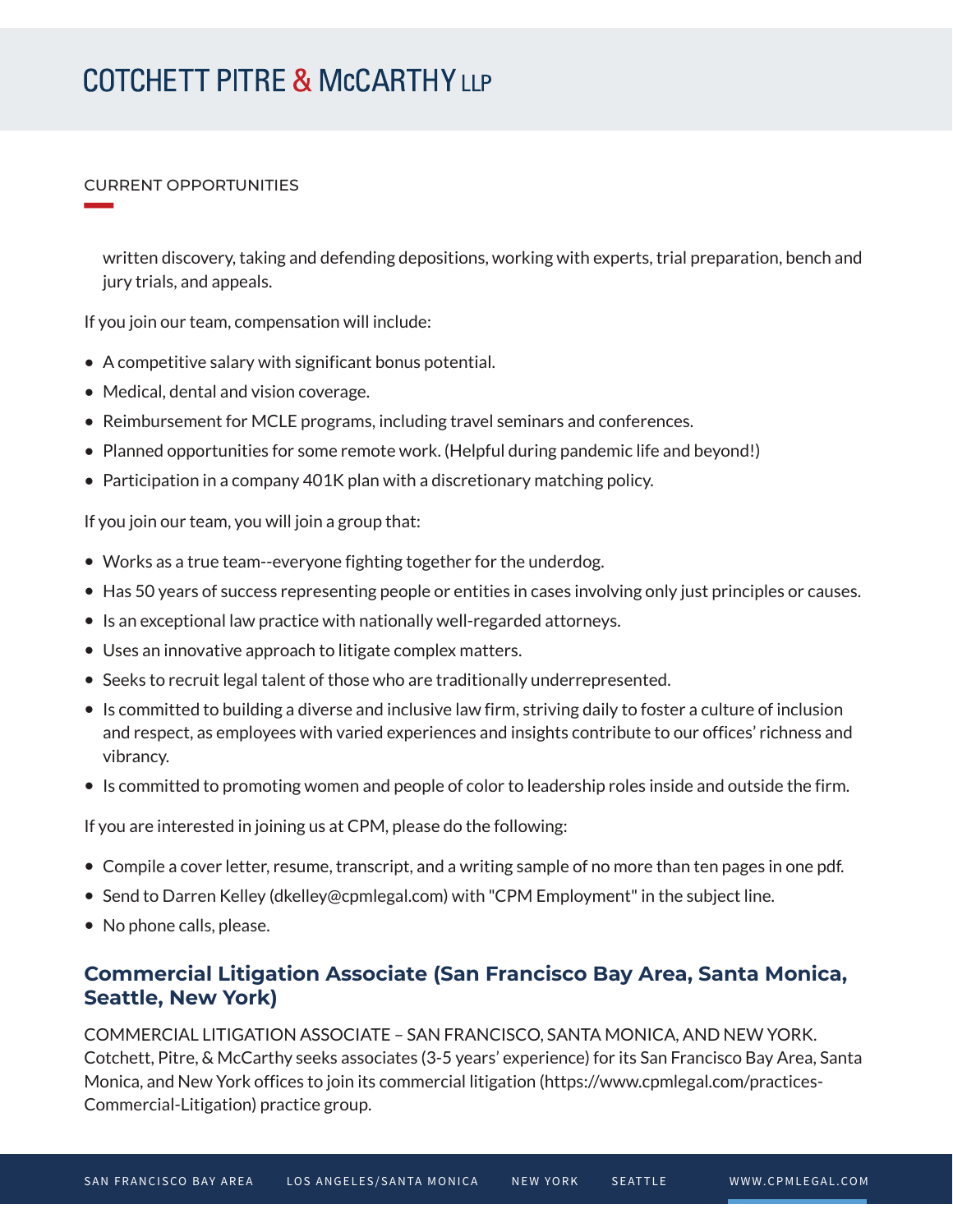#### CURRENT OPPORTUNITIES

**William Company** 

Candidates with the characteristics below will thrive in this role:

- Smart, engaging, creative, public-spirited, with a positive growth mindset.
- Excited to work well with diverse teams of attorneys and staff, and also comfortable working individually.
- Enjoy a dynamic environment.
- Strong leadership and management skills.
- 3-5 years' litigation experience.
- Strong writing and analytical skills.
- Experienced with depositions and in court.
- Experienced managing complex discovery and ESI.
- (Prior federal clerkship...a plus, but not a prerequisite.)

This is an exciting opportunity to obtain exceptional experience practicing law in the company of some of the most well-regarded attorneys in the country.

If you join our team, you will get to engage in professionally satisfying work because:

- The firm handles "once in a lifetime" cases on a routine basis.
- The level of variety of cases is unparalleled among plaintiffs'-side firms.
- There is opportunity to serve as both first- and second-chair on a variety of matters at different stages of litigation, including pre-filing investigation and client intake, drafting of complaints, law and motion, written discovery, taking and defending depositions, working with experts, trial preparation, bench and jury trials, and appeals.

If you join our team, compensation will include:

- A competitive salary with significant bonus potential.
- Medical, dental and vision coverage.
- Reimbursement for MCLE programs, including travel seminars and conferences.
- Planned opportunities for some remote work. (Helpful during pandemic life and beyond!)
- Participation in a company 401K plan with a discretionary matching policy.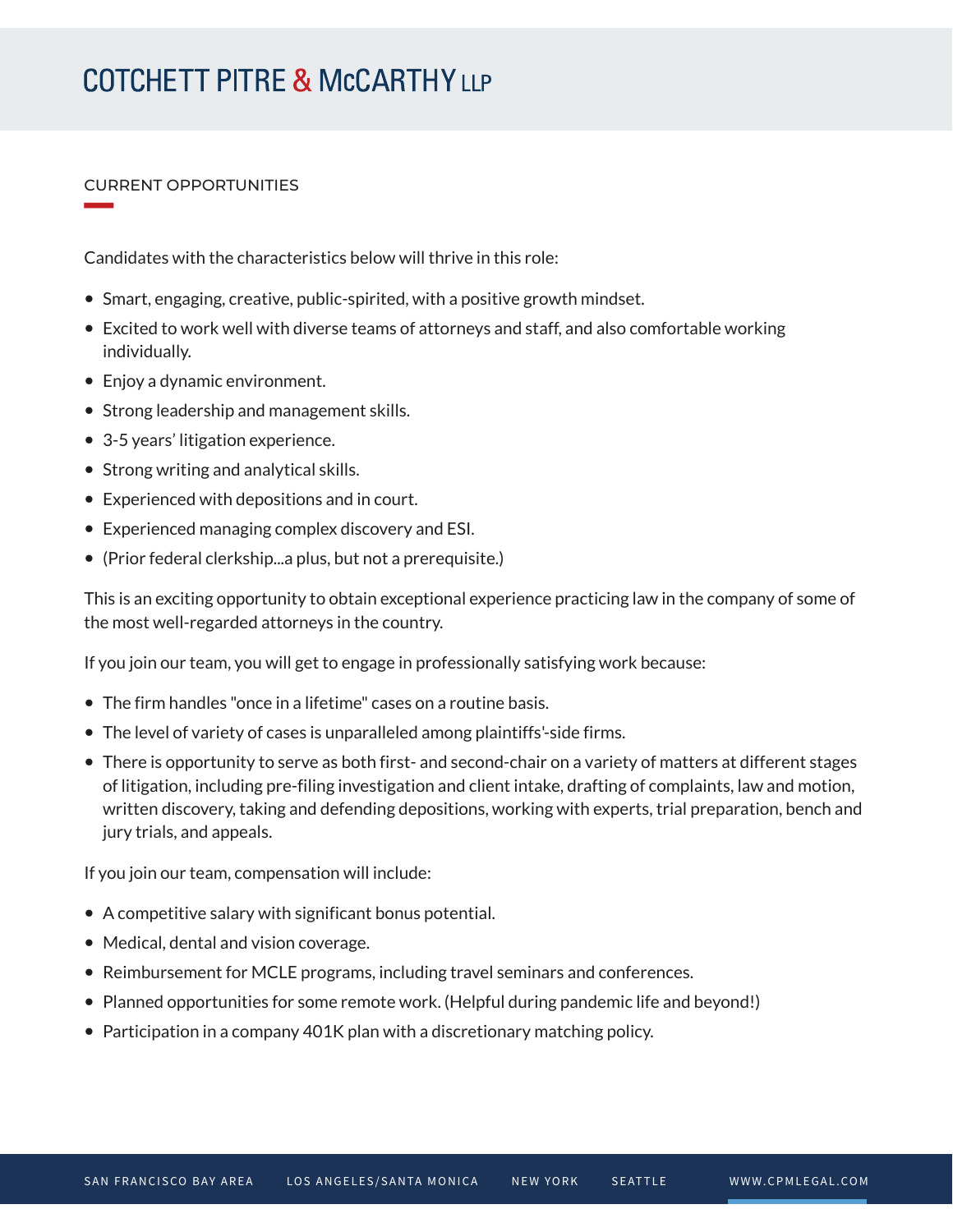#### CURRENT OPPORTUNITIES

**William Company** 

If you join our team, you will join a group that:

- Works as a true team--everyone fighting together for the underdog.
- Has 50 years of success representing people or entities in cases involving only just principles or causes.
- Is an exceptional law practice with nationally well-regarded attorneys.
- Uses an innovative approach to litigate complex matters.
- Seeks to recruit legal talent of those who are traditionally underrepresented.
- Is committed to building a diverse and inclusive law firm, striving daily to foster a culture of inclusion and respect, as employees with varied experiences and insights contribute to our offices' richness and vibrancy.
- Is committed to promoting women and people of color to leadership roles inside and outside the firm.

If you are interested in joining us at CPM, please do the following:

- Compile a cover letter, resume, transcript, and a writing sample of no more than ten pages in one pdf.
- Send to Darren Kelley (dkelley@cpmlegal.com) with "CPM Employment" in the subject line.
- No phone calls, please.

### **Case Assistant/Paralegal (San Francisco Bay Area, Santa Monica, New York, Seattle)**

CASE ASSISTANT/PARALEGAL. Cotchett, Pitre, & McCarthy seeks paralegals for its San Francisco Bay Area, Santa Monica, and New York offices.

Candidates with the characteristics below will thrive in this role:

- Smart, engaging, creative, public-spirited, with a positive growth mindset.
- Excited to work well with diverse teams of attorneys and staff, and also comfortable working individually.
- Enjoy a dynamic environment.
- ●

Detail-oriented.

●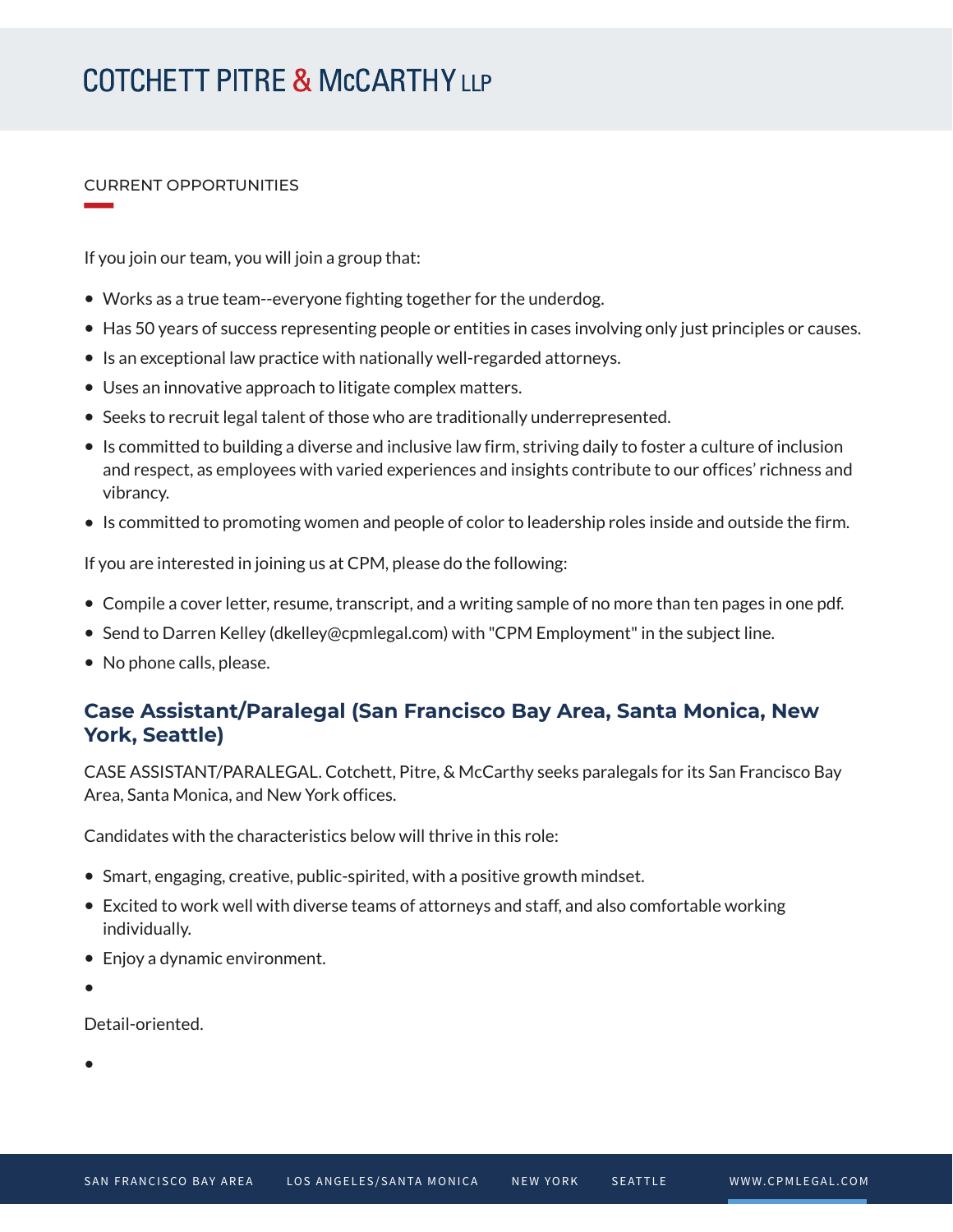#### CURRENT OPPORTUNITIES

Excellent communication and organization skills.

- Excellent PC skills.
- 。<br>一

●

**William Company** 

Ability to work proficiently in Word.

●

College graduate.

●

Agree to a minimum of a two-year commitment.

●

(Experience in the legal field...a plus, but not a prerequisite.)

● (Paralegal Certificate...a plus, but not a prerequisite.)

This is an exciting opportunity to obtain exceptional legal experience in the company of some of the most well-regarded attorneys in the country.

If you join our team, you will get to engage in professionally satisfying work because:

- The firm handles "once in a lifetime" cases on a routine basis.
- The level of variety of cases is unparalleled among plaintiffs'-side firms.
- Job duties include extensive researching; attending and assisting at trial, depositions, and motion practice; and analysis and management of documents and discovery.

If you join our team, compensation will include:

- A competitive salary.
- Medical, dental and vision coverage.
- Participation in a company 401K plan with a discretionary matching policy.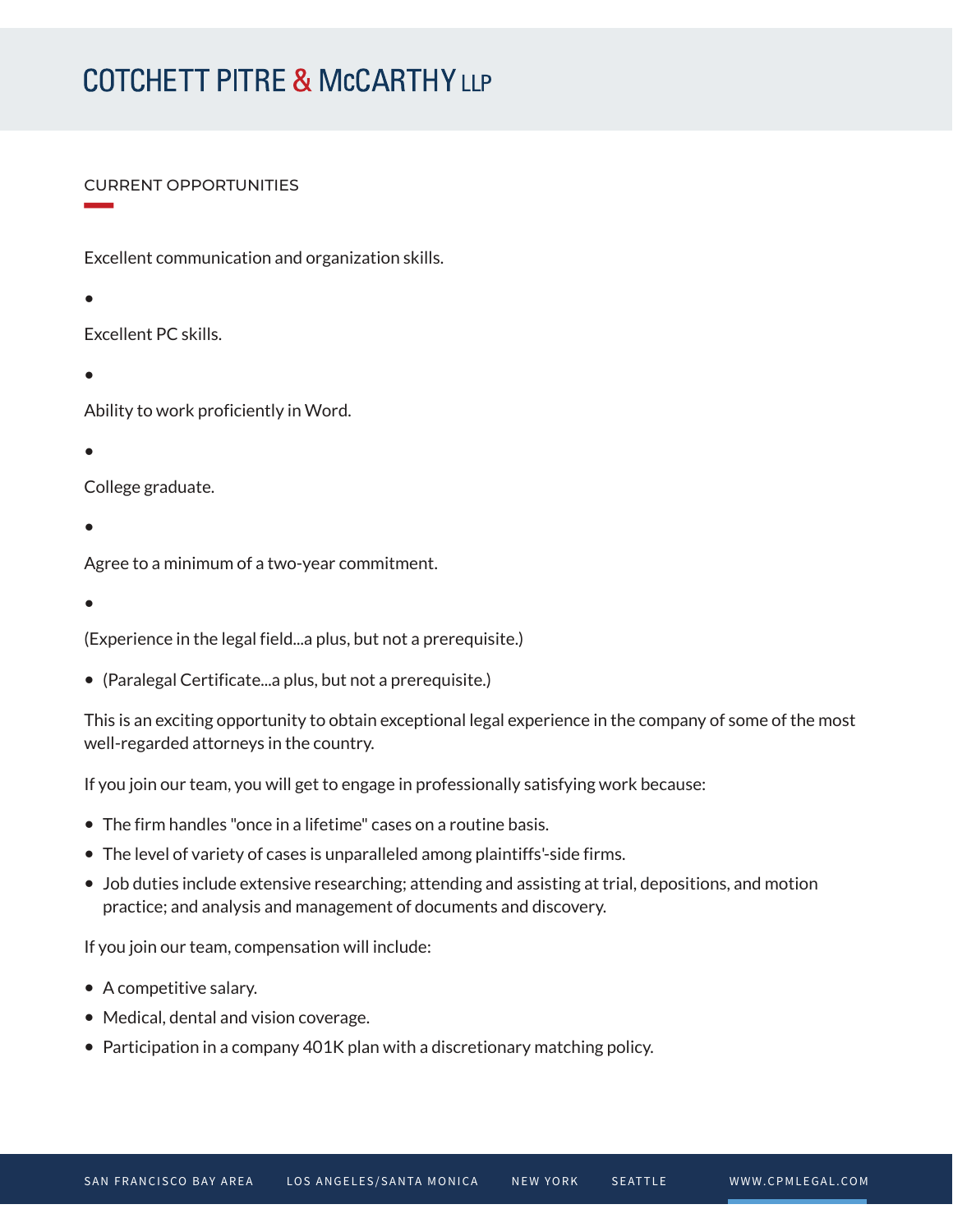#### CURRENT OPPORTUNITIES

**William Company** 

If you join our team, you will join a group that:

- Works as a true team--everyone fighting together for the underdog.
- Has 50 years of success representing people or entities in cases involving only just principles or causes.
- Is an exceptional law practice with nationally well-regarded attorneys.
- Uses an innovative approach to litigate complex matters.
- Seeks to recruit legal talent of those who are traditionally underrepresented.
- Is committed to building a diverse and inclusive law firm, striving daily to foster a culture of inclusion and respect, as employees with varied experiences and insights contribute to our offices' richness and vibrancy.
- Is committed to promoting women and people of color to leadership roles inside and outside the firm.

If you are interested in joining us at CPM, please do the following:

- Compile a cover letter, resume, and transcript in one pdf.
- Send to Darren Kelley (dkelley@cpmlegal.com) with "CPM Employment" in the subject line.
- No phone calls, please.

### **Litigation Secretary (San Francisco Bay Area, Santa Monica, New York)**

LITIGATION SECRETARY. Cotchett, Pitre, & McCarthy seeks litigation secretaries for its San Francisco Bay Area, Santa Monica, and New York offices.

Candidates with the characteristics below will thrive in this role:

- Smart, engaging, creative, public-spirited, with a positive growth mindset.
- Excited to work well with diverse teams of attorneys and staff, and also comfortable working individually.
- Enjoy a dynamic environment.
- ●

Detail-oriented.

●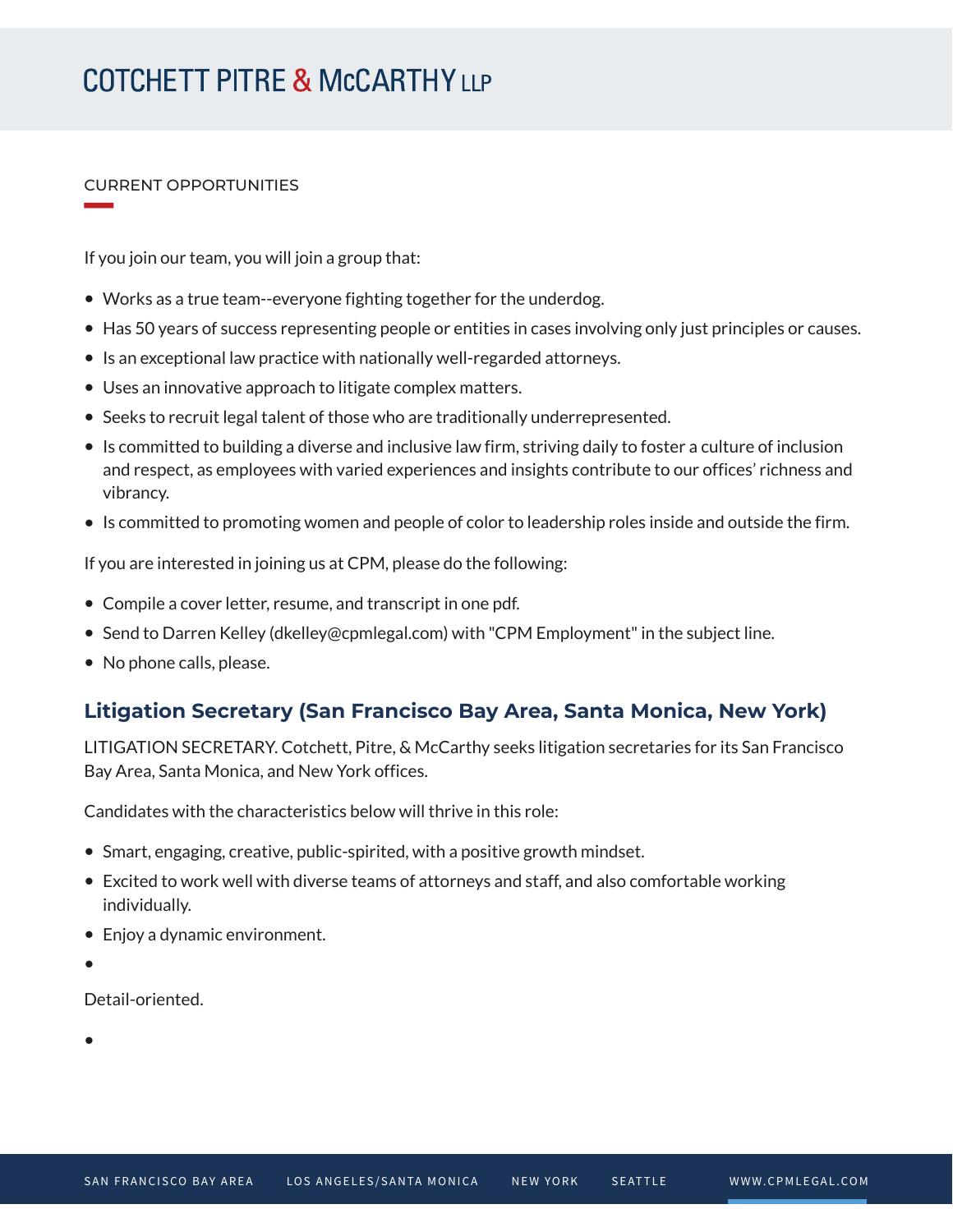#### CURRENT OPPORTUNITIES

Excellent communication and organization skills.

●

**William Company** 

Excellent PC skills.

●

Ability to work proficiently in Word.

- College graduate with a 2- or 4-year degree.
- (A minimum of 3-5 years of complex litigation experience is preferred...)

This is an exciting opportunity to obtain exceptional legal experience in the company of some of the most well-regarded attorneys in the country.

If you join our team, you will get to engage in professionally satisfying work because:

- The firm handles "once in a lifetime" cases on a routine basis.
- The level of variety of cases is unparalleled among plaintiffs'-side firms.
- ●

This is a high energy position in a great working environment.

If you join our team, compensation will include:

- A competitive salary.
- Medical, dental and vision coverage.
- Participation in a company 401K plan with a discretionary matching policy.

If you join our team, you will join a group that:

- Works as a true team--everyone fighting together for the underdog.
- Has 50 years of success representing people or entities in cases involving only just principles or causes.
- Is an exceptional law practice with nationally well-regarded attorneys.
- Uses an innovative approach to litigate complex matters.
- Seeks to recruit legal talent of those who are traditionally underrepresented.
- Is committed to building a diverse and inclusive law firm, striving daily to foster a culture of inclusion and respect, as employees with varied experiences and insights contribute to our offices' richness and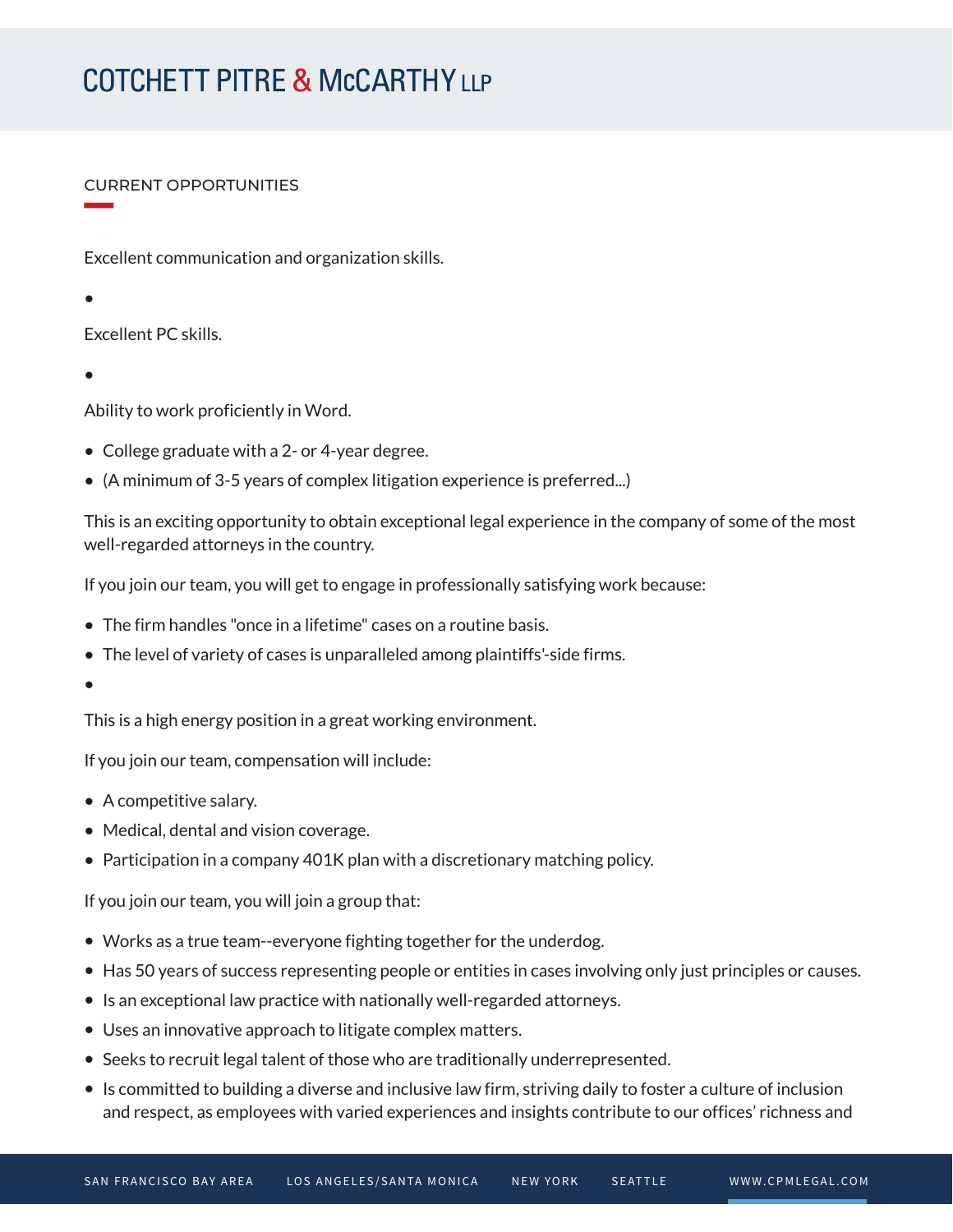#### CURRENT OPPORTUNITIES

vibrancy.

**William Company** 

● Is committed to promoting women and people of color to leadership roles inside and outside the firm.

If you are interested in joining us at CPM, please do the following:

- Compile a cover letter, resume, and transcript in one pdf.
- Send to Darren Kelley (dkelley@cpmlegal.com) with "CPM Employment" in the subject line.
- No phone calls, please.

### **Research Assistant (San Francisco Bay Area)**

#### **Basic Function & Scope of Job:**

The position will work closely with and report to the Chief Investigative Analyst in supporting the attorneys and staff with their legal and business information needs. The position will provide research, draft memos, and/or summary reviews as requested on various topics as defined by the attorney(s).

#### **Essential Duties and Responsibilities include the following. Other duties may be assigned.**

- Periodically conducts public records, legal, and business research using appropriate electronic resources.
- Responds in an expeditious manner to requests for new case filings.
- Establishes and maintains new case alerts and tracks for existing cases.
- Prepares usage reports for various research resources.
- Fields questions from attorneys and staff via phone, in person, and email, and escalates when necessary.
- Communicates with potential clients, witnesses, etc. to collect information on potential cases.
- Communicates with courts, court runner services, and vendors.
- Identifies opportunities for process improvement as it relates to the position's responsibilities.
- Participates in collaborative meetings (video conference or in person).
- Works on special projects to support Chief Investigative Analyst, other administrative departments, and practice groups.
- Keeps abreast of available research tools applicable to the position's responsibilities; developments with current research tools; and developments in research concepts, techniques, and methods.
- Maintains strict confidentiality of firm matters.